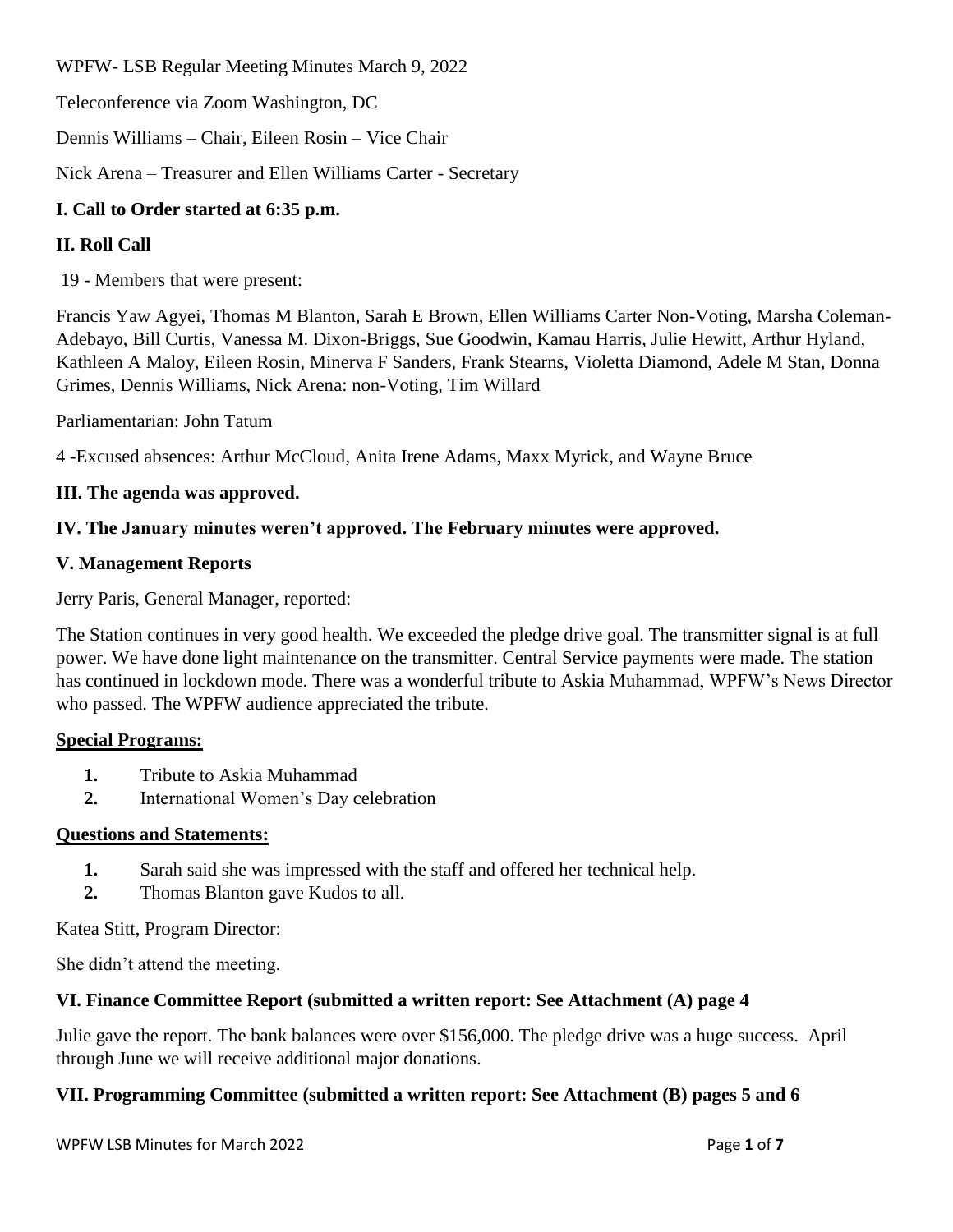Donna Grimes welcomed the new members of the committee: Frank Stearns, Minerva Sanders, and Maxx Myrick.

She stated, during the meeting, they looked at issues they want to review during the next meeting.

Issues they want to address regarding programming:

- 1. Establishing a relationship with colleges
- 2. Supporting the news department
- 3. Ask LSB members to listen to programs and provide feedback to Katea
- 4. Survey the community about programming
- 5. Set up a WPFW twitter account
- 6. Get Grid information

The committee will meet the 1st Monday of the month.

Sabooh presented the LSB show report: 2 LSB members will present a new episode. Bill Curtis will report on LSB meetings during each show. Mrs. Cooper will share information about her son, and this month's program the Parliamentarian will be a special guest.

Mrs. Cooper said there will be a vigil for her son on March 26.

## **VIII. Community Outreach Committee (submitted a written report: See Attachment (C) page 6**

## **IX. Communication Standards and Enforcement Committee**

There was no report. Eileen will convene the committee and meet with Kathleen, Bill, and Frank.

## **X. PNB Report**

The PNB will have a special meeting regarding CPB reporting.

Julie shared information about the PNB Committee's duties.

## **XI. Community Comment**

Carol- She congratulated WPFW on our successful pledge drives.

Ramone – He was concerned about alleged staff bullying. Jerry said he is addressing the situation.

# **XII. Evaluation Committee (submitted a written report: See Attachment (D) page 7**

## **XIII. Unfinished Business**

## *1. Staff Safety Report*

A request was made for Jerry Paris, GM to submit a staff safety report.

## *2. Hiring a Development Director*

Kathleen distributed this statement of context prior to the meeting:

WPFW Development Director Position has been vacant since 2015. Programmers and the PD have done a remarkable job raising money with on-air fundraising drive every quarter. Nonetheless, this places a substantial burden on programmers and the PD. All other Pacifica stations have a Development Director. Filling this position for WPFW represents an urgent need for the station. At various LSB meetings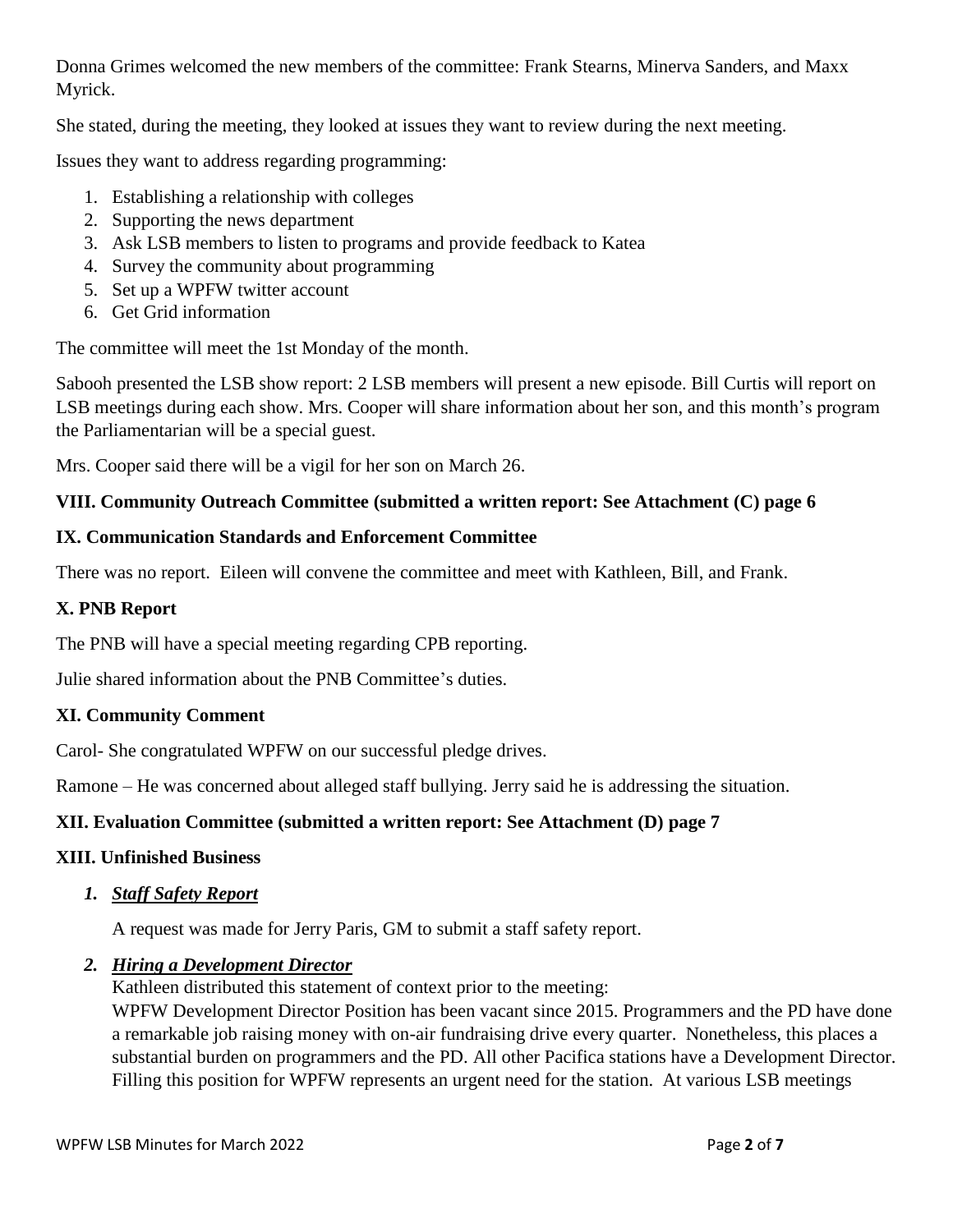during the past 2 years, the GM has reported that Pacifica has OK'd WPFW hiring a Development Director and that there is money in the budget for such a hire.

Jerry Parish acknowledged the serious need for WPFW DD. He is not certain about the availability of funds in the current WPFW budget, however, he believes that there is enough money. He will double check about whether Pacifica needs any consultation. Jerry also noted that hiring the right person for the job will be challenging.

Arthur Hyland and Kathleen Maloy volunteered to support Jerry and help start the process for hiring the DD.

#### *3. Excused Absences*

Vanessa's Motion concerning absences:

I move that the following LSB members receive an excused absence for the March 9, 2022 LSB meeting:

Arthur McCloud, Anita Irene Adams, Maxx Myrick, and Wayne Bruce

Vote: Yes- 10 No- 3 Abstention- 6

#### **XIV. New Business**

## *Chair's Report*

He asks everyone to be on time.

#### **XV. Action Items/Agreements Summary**

- 1. Have the finance committee review a donor's request.
- 2. Contact the CAB members about meetings.
- 3. Marsha's report on genocide.
- 4. Receive a response from Jerry and Nick about hiring a Development Director.
- 5. Receive a staff safety report from Jerry.
- 6. Acquire information about the Programmer's listserv.

## **XVI. Adjourned the regular meeting at 9:06p.m.**

Dennis Williams, Chair adjourned the meeting

Minutes submitted by: Secretary, Ellen Williams Carter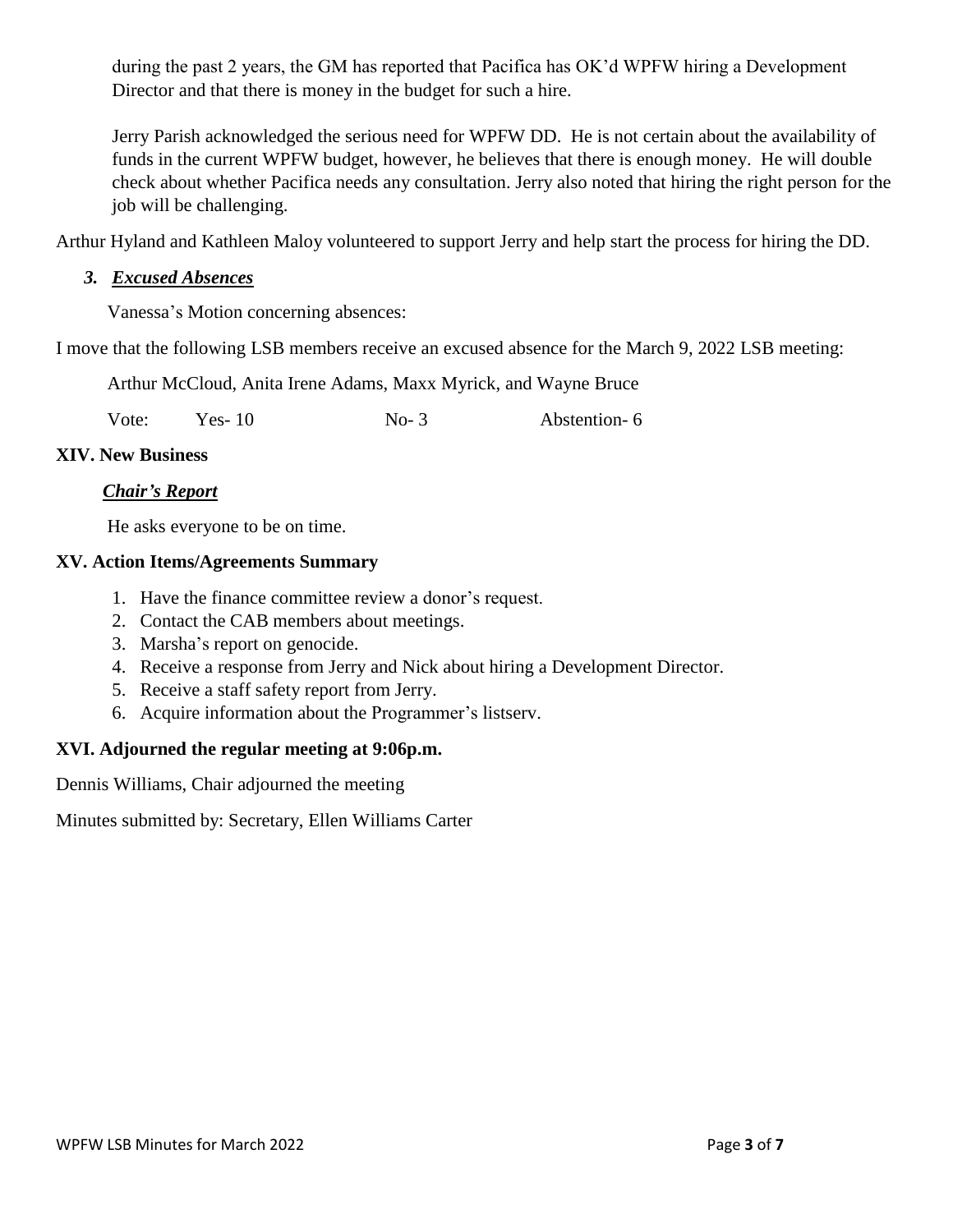#### **Attachment (A)**

#### **WPFW Finance Committee Report – Monday, March 7, 2022**

1. Station Cash Flow Update: Bank Balances were over \$156K as of 2/28/21.

The Winter Pledge Drive raised over \$302K exceeding its goal of \$300K. THIS IS A MAJOR SUCCESS. WE ALL NEED TO THANK THE STAFF, PROGRAMMERS, VOLUNTEERS AND DONORS FOR THIS EFFORT. Additional major donor gifts are expected April thru June. Off-air and other types of fundraising are still needed due to shortfalls in 2019 and 2020.

2. FY 2022 and Expense Updates: PNO estimates that WPFW past due Central Services payments for FY19-20 are approximately 170K. WPFW was one of the only stations to exceed its FY2021 Budget and consistently pay its bills. Thru 2/28/22 the Station is approximately \$23K behind its FY2022 Budget.

| <b>WPFW FY2022</b>      |                         |                       |
|-------------------------|-------------------------|-----------------------|
|                         | <b>Budgeted Income</b>  | <b>Actual Income</b>  |
| October                 | 224,442                 | 253,707               |
| November                | 97,130                  | 49,873                |
| December                | 167,533                 | 209,875               |
| January                 | 130,797                 | 89,500                |
| February                | 178,392                 | 217,635               |
| YTD total               | 798,294                 | 820,590               |
| <b>Difference</b>       |                         | 22,296                |
|                         | <b>Budgeted Expense</b> | <b>Actual Expense</b> |
| October                 | 132,194                 | 159,116               |
| November                | 147,456                 | 116,059               |
| December                | 137,582                 | 144,841               |
| January                 | 126,235                 | 149,055               |
| February                | 130,521                 | 150,271               |
| YTD Total               | 673,988                 | 719,342               |
| <b>Difference</b>       |                         | 45,354                |
| <b>Total Difference</b> |                         | (23,058)              |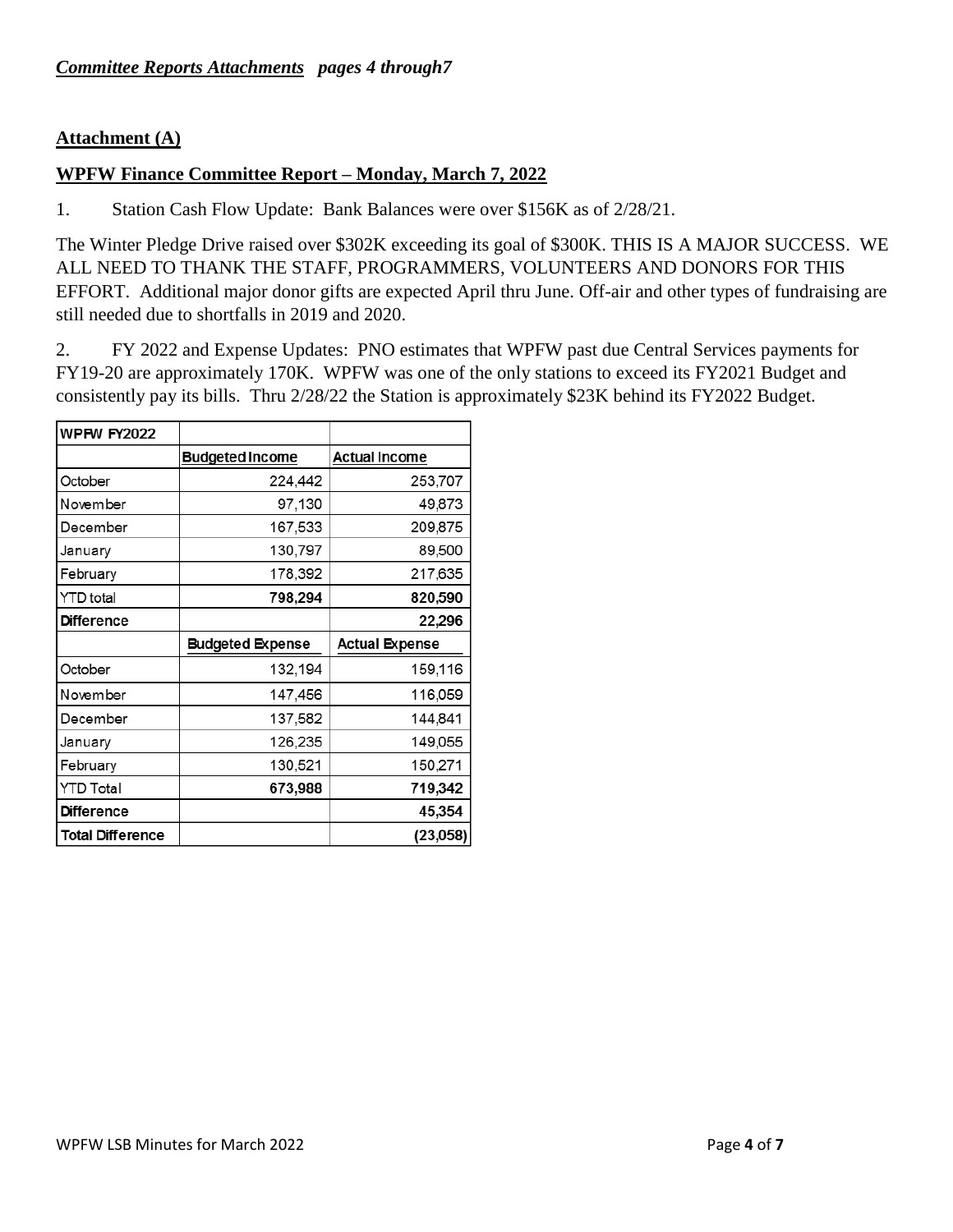## **Attachment (B)**

# **Programming Committee Meeting Report – Wednesday March 2, 2022**

Present: Frank Stearns, Maxx Myrick, Vanessa Dixon-Griggs, Thomas O'Rourke, Martha Peterson, Sabooh Hikim, Minerva Sanders, Bruce Grief (WBAI), Donna Grimes

Regrets: Dennis Williams, Katea Stitt (PD)

The meeting opened with member self-introductions. Introductions revealed each member's experience and areas of interest in the Station and Programming Committee.

## DISCUSSION SUMMARY

1. Choose a new monthly meeting date that better accommodates the PD's schedule. Certain Mondays appear to be most favorable. Donna will ask Katea if this change will enable her to attend more PC meetings and will inform the group, accordingly.

Next step – group decides and asks Vinnie to post notice of future meetings.

2. Update on LSB Show. Sabooh reported that a new member joined the subcommittee. The February broadcast went well. Content included interview of 2 new LSB delegates, update on Ms. Cooper's son's death by plain clothed police officers, and an interview with the Parliamentarian, John Tatum. The Show which aired during the Winter Fund Drive received contributions. The March Show will feature 2 more new LSB members, announce highlights from LSB committee activities and may continue updates on Ms. Cooper's son's case.

3. PD Report (via email). Katea sent her regrets as she was with the road team covering the 95th birthday celebration of Mr. Harry Belafonte and accompanied Askia Muhammed's family. On March 5 at Bus Boys & Poets (5th & K St. NW location, 4-6pm) WPFW & WBAI will honor the legacy of our news director, programmer, longtime advocate and friend, Askia Muhammed.

4. Committee Election Results. Secretary – Frank Stearns, Vice Chair – N/A, Co-Chairs Donna Grimes and Minerva Sanders

5. Identify 2022 projects. The PC had a lively and affirming discussion of key tasks to initiate or resume this year. Members chose the following areas of interest to pursue:

a. Research and use data e.g., Nielsen reports to assess the Community's

expectations/satisfaction and program needs of the Station: Maxx and Vanessa

b. Establish relationships with local colleges and universities for marketing and

program development support: Minerva and Frank

- c. Explore needs and support News Department programming: Lou and Donna
- 6. Additional items for discussion in April.
	- a. Determine a process and criteria for the PC and/or LSB to act on Katea's

request to listen to and offer feedback on all WPFW programs.

b. Obtain community feedback from Info@wpfw.org and wpfw.lsb@gmaikl.com

regularly through the GM/PD. Explore establishing a Twitter feed.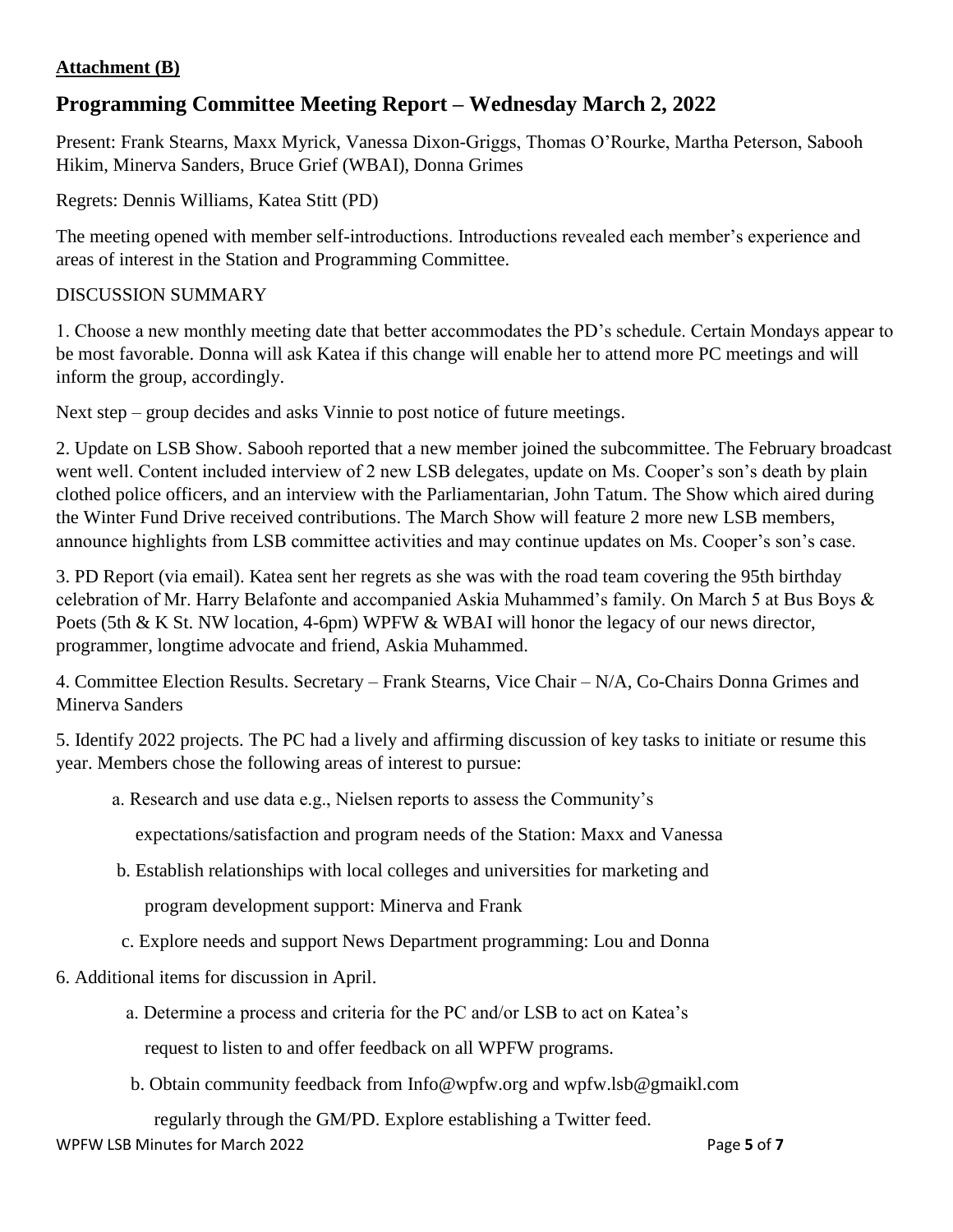c. Share most recent Grid. Invite PD or a Programmer to walk through and identify

the focus of each program.

7. Miscellaneous. The WPFW phone app is still available through the Apple Store (iPhone) and Google Play (android).

## **Attachment (C)**

## **COMMUNITY OUTREACH COMMITTEE REPORT**

The Outreach Committee met by way of teleconference call on Tuesday, March 1st. Agenda items included: 1. Developing WPFW Monthly Communications 2. Implementation of We Charge Genocide and 3. Fundraisers.

1. WPFW Monthly Communications: A WPFW Monthly Communications Sub Committee was established to start working on creating WPFW monthly communications to members and donors. Arthur Hyland wrote detailed information outlining communication topics such as Programming Highlights, LSB News and Monthly Meeting Dates, Quarterly Pledge Drive Dates, Thank You to Donors and Members, Upcoming Events, etc. The Sub-Committee will be meeting with Vinnie to discuss the proposal.

2. We Charge Genocide: Dr. Adebayo presented information about the Resolution passed by the LSB regarding genocidal practices in the United States. She will give a short history of We Charge Genocide at the LSB meeting. A Sub-Committee will be formed to start work on this project.

3. Fundraisers: Two fundraisers have been confirmed - The WPFW Blues Festival at Lamonts on August 20th and the WPFW 5K on September 10th at Bladensburg Waterfront Park. Minerva Sanders presented extensive information about a possible WPFW Jazz and Justice Cruise on the Potomac fundraiser in October. Tickets will include a lunch buffet, unlimited hot, cold tea or coffee and cash bar. If WPFW programmers participate as DJ's, that would help draw people to this event. The Cruise lasts for two hours on the Odyssey.

Please remember, for those who signed up for the Outreach Committee, the meeting date is the 1st Tuesday of the month at 7pm.